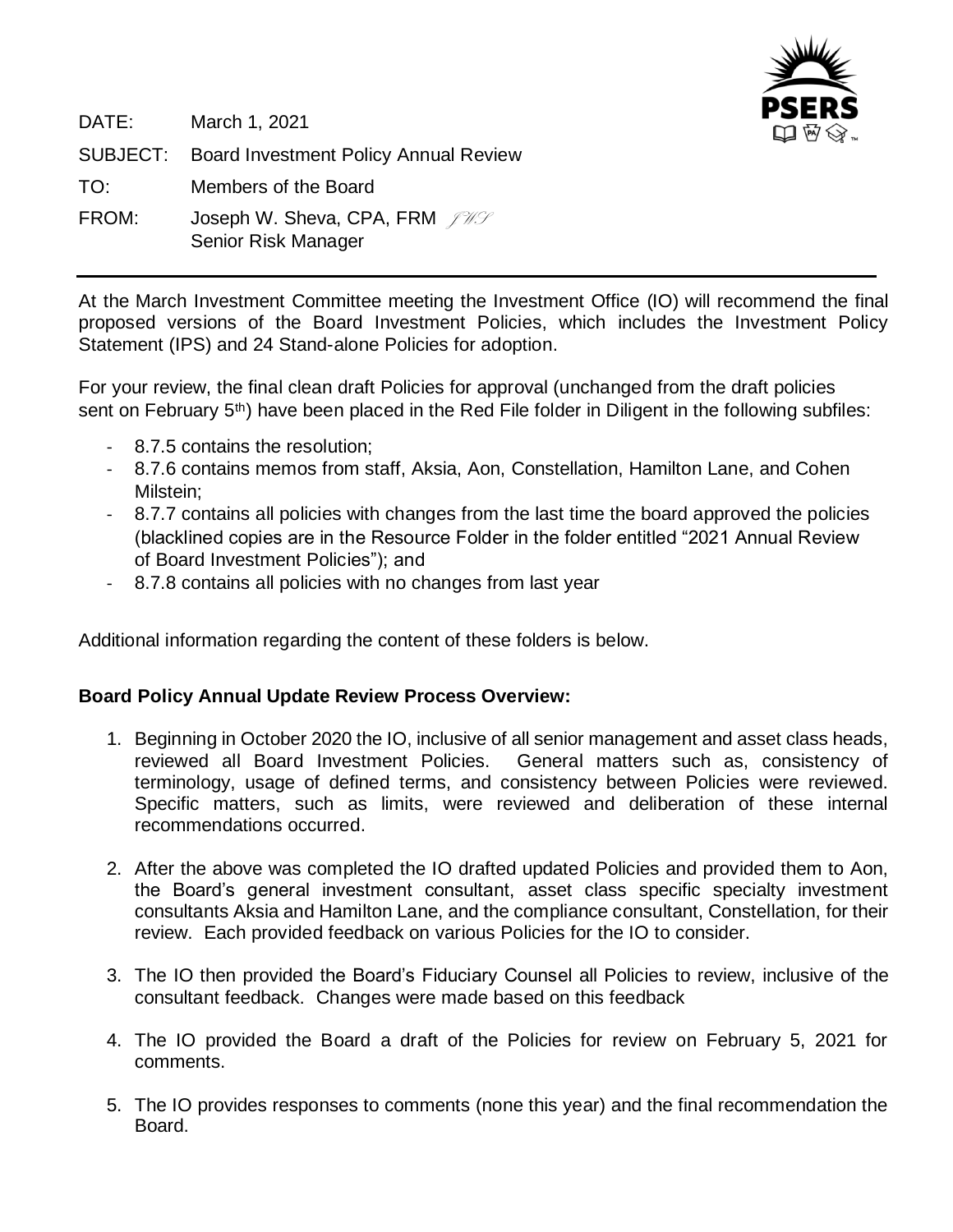As provided on Diligent, the following is broken down into Policies with recommended changes and Policies with no recommended changes.

# **POLICIES WITH RECOMMENDED CHANGES:**

### **A. Investment Policy Statement**

- Section III. Roles and Responsibilities: Clarified the ability of the CIO to discharge (i.e. sell) interests in the secondary markets.
- Section VI. Asset Allocation: Adjusted Asset Class Ranges based on the framework adopted by the Board in March 2020 and clarified or eliminated information that is no longer applicable. In addition, recommend allowing for a +/- 3% Range for the Credit Related Fixed Income allocation and increasing the Range for the Absolute Return allocation from 30% to 40%. Both adjustments will allow for flexibility to implement the asset allocation.
- Sections VI. Asset Allocation and VII. Performance Objectives: Removed reference to the "New Asset Allocation", making the Current Allocation the one voted on in November as being effective April 1, 2021. The elimination of the Current is procedural in that only one Asset Allocation will be effective following the March 2021 Board meeting.
- Section X. Definitions: Added a definition for Tracking Error, as current Policies are silent to the definition.

## **B. Asset Class Policies: Traditional**

- Public Fixed Income Policy
	- o Removed a statement regarding leverage ratio constraint to make consistent with other Public Asset Class Policies.
	- o Increased Non-U.S. Inflation Protected Tracking Error from 350 to 800bps. See memo titled *"2021-03-04 Memo to the Board - Recommendation for Tracking Error Range - Non-US Infl Protection"* in the Memo sub-folder on Diligent.
- Traditional Investments Due Diligence Policy changes were made to remain consistent with the Non-Traditional Investments/Due Diligence Policy and to address a recommendation for additional clarity from the compliance consultant, Constellation.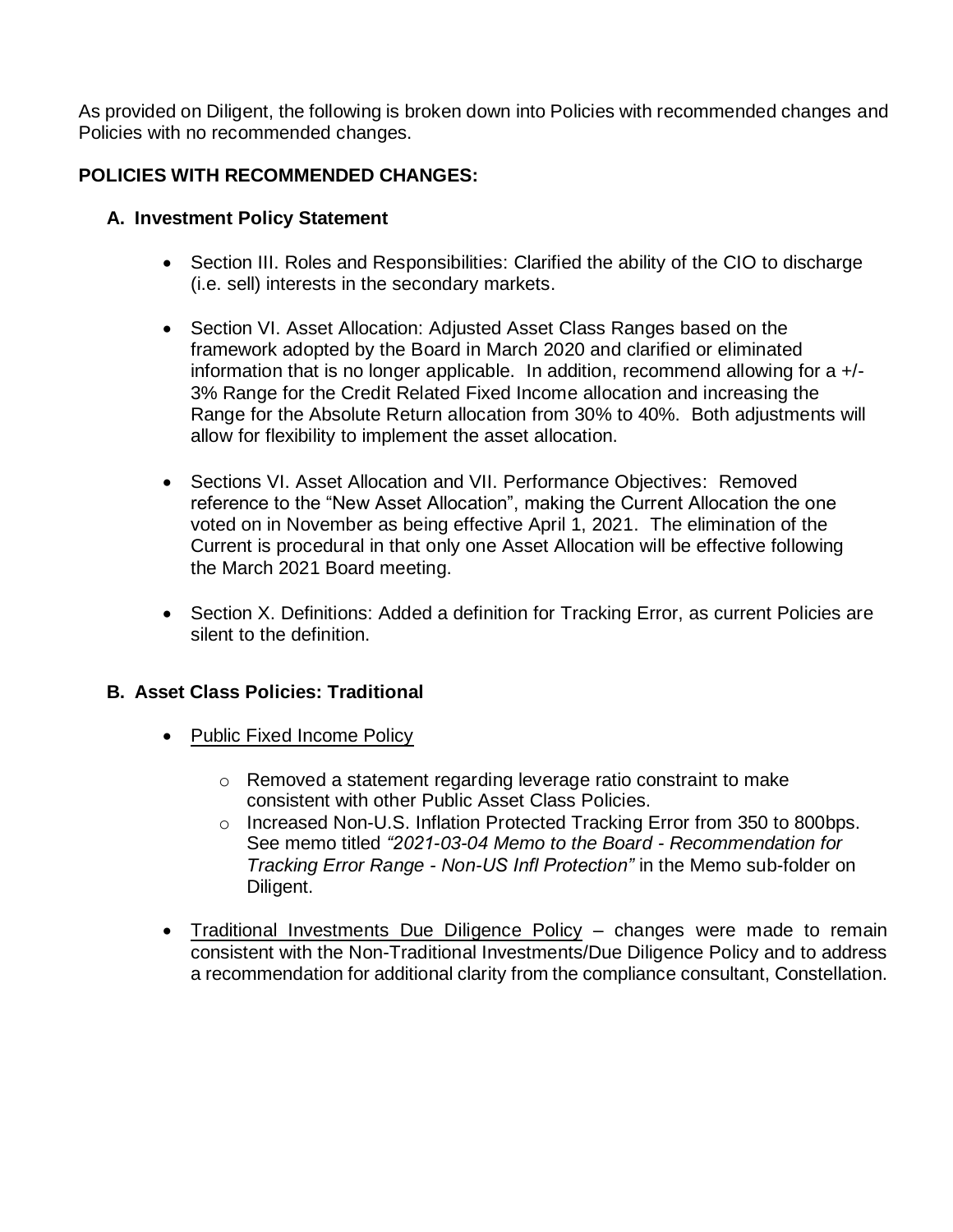### **C. Asset Class Policies: Non-Traditional**

- Non-Traditional Investments Due Diligence Policy changes were made to remain consistent with the Traditional Investments/Due Diligence Policy and to address a recommendation for additional clarity from the compliance consultant, Constellation.
- An objective of the following Policies is that they are structured consistently (e.g. each contains Section IV. Investment Philosophy) and where possible, contain similar, asset class-specific, language.
	- Private Equity Policy
	- Private Credit Policy
	- Private Commodity Policy
	- Private Real Estate Policy
	- Private Infrastructure Policy
	- Absolute Return Policy

The changes, if any, made in all the sections relate to the objective of making these Policies consistent with each other, where applicable, with changes to Section V. Allocation being for flow and how the asset class is currently managed (e.g. the removal of Special Situations in the Private Equity Policy to depict how the asset class is managed).

• Recommended changes beyond those noted above are shown below:

#### **Section VI. Permissible Investments:**

- $\circ$  Private Equity Co-Investments: recommendation to increase the maximum program size from \$1.0 to \$1.5 billion since the program is getting close to the \$1 billion size.
- o Private Credit Co-Investments: recommendation to increase the maximum program size from \$250 to \$500 million since the program is getting close to the \$250 million size.
- o Private Commodities Co-Investments: recommendation to decrease the maximum program size from \$1 billion to \$250 million since the program is not anticipated to materially grow in size.
- o Co-Investments and Secondary investments: recommendation to change the single co-investment and secondary investment from initial \$50 million and \$25 million follow on to a cumulative limit of \$75 million.
- $\circ$  Recommendation to increase the amount of annual capital budget requiring Board approval from \$10 to \$25 million in the Private Real Estate Policy.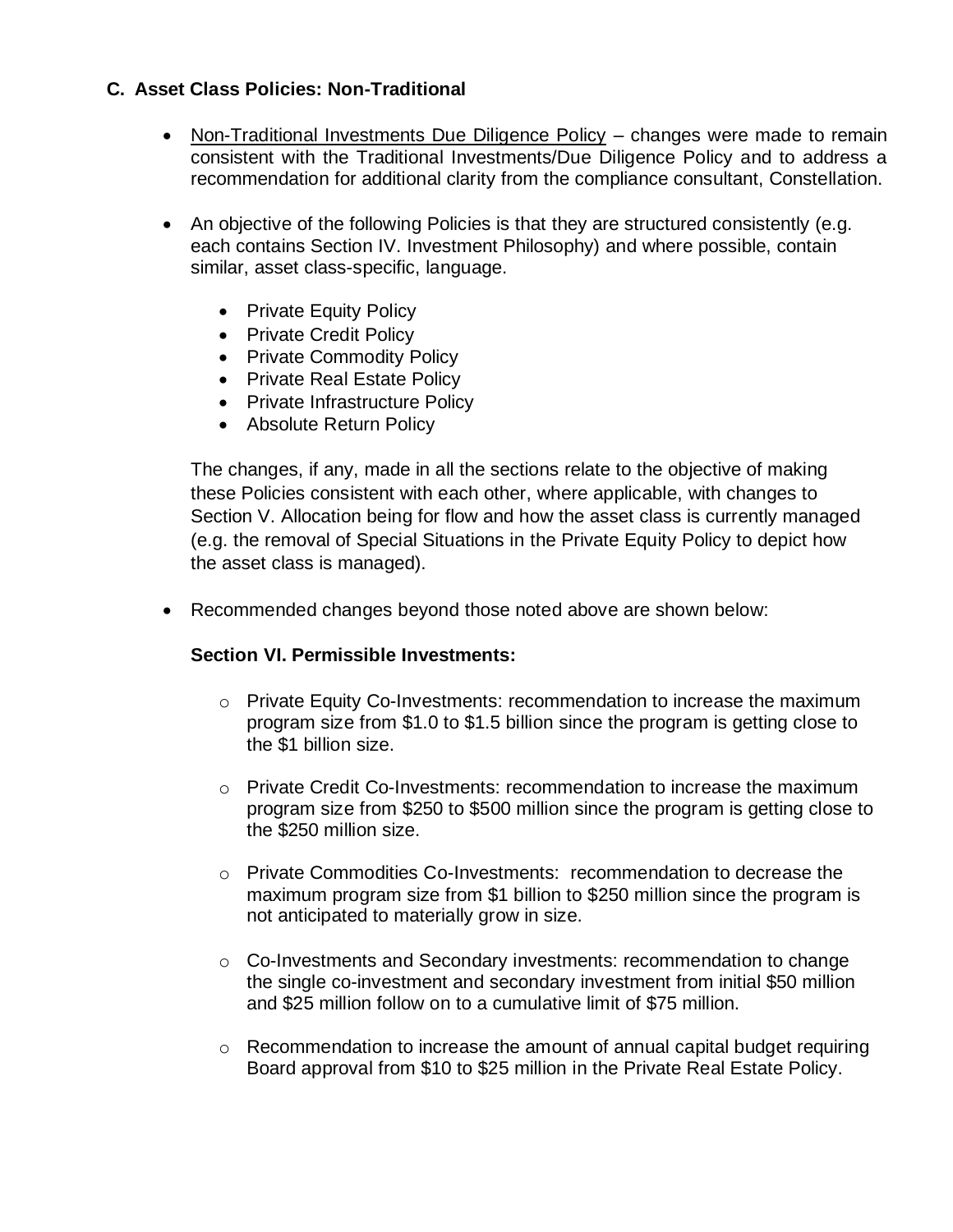#### **Section VIII. Risk Management:**

 $\circ$  Absolute Return: recommendation to increase the maximum allocation to any one partnership or open-ended fund is limited to 10% to 15% and the maximum to a separate account from 12% to 15% to be able to better manage the program with the allocation reduction from 10% to 8%.

### **D. Investment-Wide Policies:**

- Liquidity Policy: recommendation of the following changes in Section VI. Risk Management
	- $\circ$  A. Assets: move a part of section VI.C. into this section, as it is more relevant to this section. Also adding a note regarding tail risk.
	- o B. Investment-Related Liabilities: remove "and funds with lock-up periods" and related paragraph, as these are not liabilities, and are expressed in section V.C. where they are described along a spectrum of liquidity
	- o Sections C. (formerly Contingency Liquidity Plan) and D. (formerly Contingency Funding): combine into a revised section called Contingency Plan. This section now outlines Board direction should the unlikely event that immediate liquidity is required.
- Leverage Policy: remove Risk Parity and add Long US Treasuries to the Explicitly Leveraged Portfolios list.
- Currency Hedging Policy: add clarifying language regarding the program, including identifying Private Infrastructure and Private Infrastructure Co-investment as being hedged, which is consistent with the IPS hedged benchmark.
- External Investment Managers Insurance Policy:
	- o Remove "Investments" from the Policy name.
	- $\circ$  Add additional sections to clarify insurance requirements for various investment management arrangements. As such add section V. Types of Investment Management Arrangements, and provide the requirements for each in the following sections:
		- VI. Insurance Requirements For Separate Account External **Managers**
		- VII. Insurance Requirements For Commingled Account External Managers
		- **. VIII. Insurance Requirements For Fund of One Account External** Managers